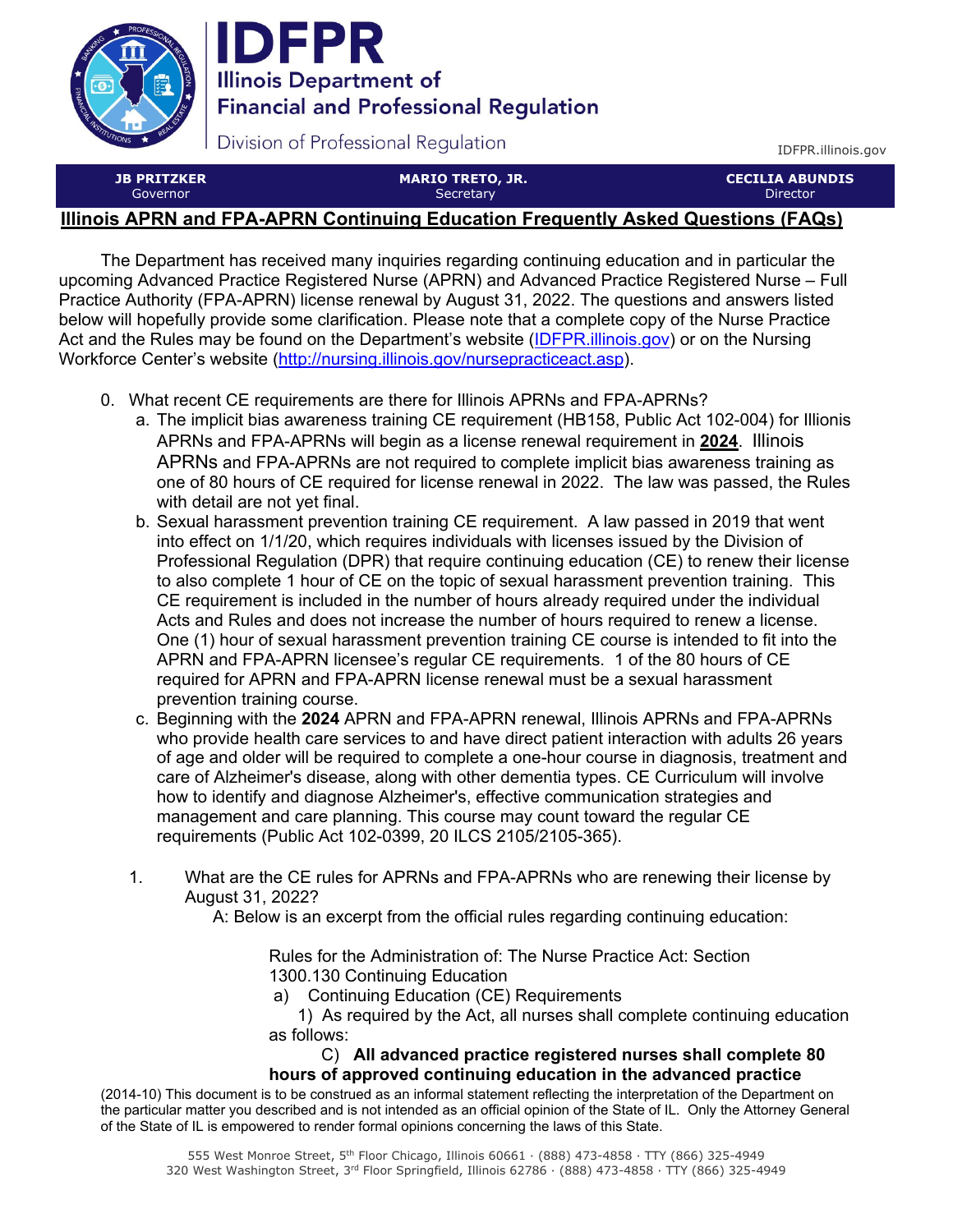## **registered nurse's specialty per 2-year license renewal cycle.**

Completion of the 80 hours under this subsection (a)(1)(C ) shall satisfy the continuing education requirements for renewal of a registered professional nurse license. An APRN holding more than one APRN license is required to complete 80 hours of continuing education total per license renewal period. The 80 hours of continuing education required shall be completed as follows: i) A minimum of 50 hours of the continuing education shall be obtained in continuing education programs that shall include no less than 20 hours of pharmacotherapeutics, including 10 hours of opioid prescribing or substance abuse education.

ii) A maximum of 30 hours of credit may be obtained by presentations in the APRN clinical specialty, evidence-based practice, or quality improvement projects, publications, research projects, or preceptor hours.

- 2. During what time period must the Continuing Education (CE) be completed?
	- a. All CE courses must be completed in the 24 months preceding expiration of the license. For the upcoming 2022 APRN and FPA-APRN renewal, all CE must have been completed between June 1, 2020 and August 31, 2022.
- 3. This is my first time renewing my IL APRN or FPA-APRN license do I need to complete 80 hours of CE prior to August 31, 2022?
	- a. No, a renewal applicant shall not be required to comply with CE requirements for the first renewal of an IL APRN or FPA-APRN license, Nurse Practice Act Rules: Section 1300.130 a) 4).
- 4. I completed continuing education hours for my nursing license in another state, will I be able to use those same completed courses for Illinois APRN or FPA-APRN re-licensure CE courses {Section 1300.130(a)(6)}?
	- a. Yes, CE hours used to satisfy the CE requirements of another jurisdiction may be applied to fulfill the CE requirements of the State of Illinois for APRN or FPA-APRN re-licensure pursuant to the provisions set forth in subsection (c ).
- 5. Will completion of a skills certification course be used towards Illinois APRN and FPA-APRN re-licensure in 2022?
	- a. Up to 5 CE hours may be earned for completion of skills certification courses. A maximum of 2 hours in cardiopulmonary resuscitation certified by the American Red Cross, American Heart Association, Health and Safety Institute (HIS), or other qualified organization may be accepted, while a maximum of 3 hours may be accepted for certification or recertification of Basic Life Support for Healthcare Providers (BLS), Advanced Cardiac Life Support (ACLS), or Pediatric Advanced Life Support (PALS) or their equivalent.
- 6. Are there equivalencies for Continuing Education CE?
	- a. 1 contact hour = 1 CE
	- b. 1 contact hour  $= 60$  minutes
	- c. 1 academic semester hour = 15 contact hours/15 CE
	- d. 1 academic quarter hour = 12.5 contact hours/12.5 CE
	- e. 1 CME = 1 contact hour/1 CE
	- f.  $1$  CNE = 1 contact hour/1 CE
	- g. 1 AMA = 1 contact hour/CE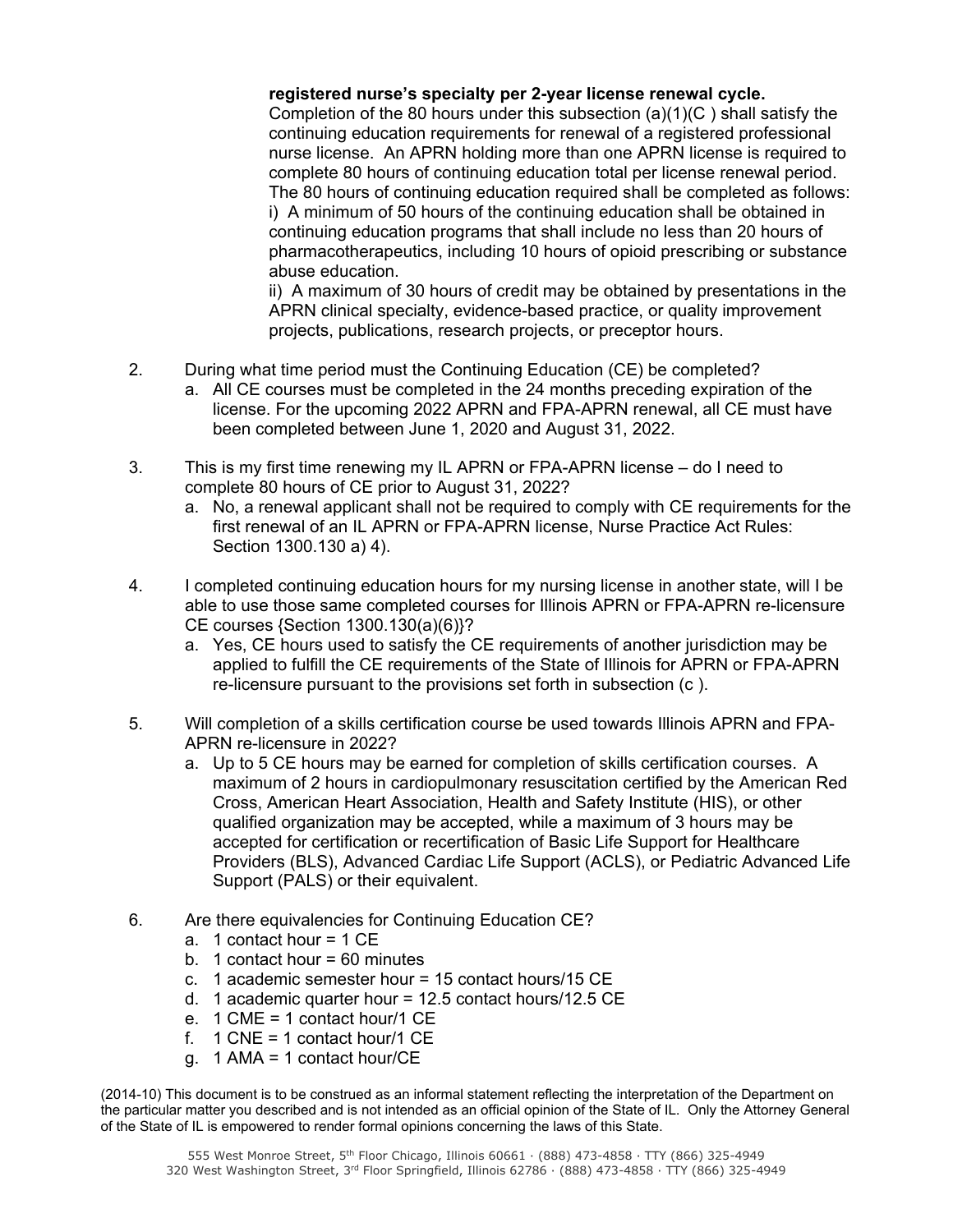7. How do I know if the sponsor is approved or licensed? Is there a list of approved CE Sponsors and Programs for Illinois APRN and FPA-APRN re-licensure in 2022?

CE sponsors must either be Approved per Rule 1300.130 or must have a CE Sponsor license. There is no single list of valid CE sponsors.

- a. The list of Approved CE Sponsors and Programs is in the Rules for the Administration of the Nurse Practice, Section 1300.130: c) Approved CE Sponsors and Programs
	- 1) Sponsor, as used in this Section, shall mean:
		- A) Approved providers of recognized certification bodies as outlined in Section 1300.400(a).
		- B) Any conference that provides approved Continuing Medical Education (CME) as authorized by the Illinois Medical Practice Act.
		- C) American Nurses Credentialing Center (ANCC) accredited or approved providers.
		- D) Illinois Society for Advanced Practice Nursing (ISAPN).
		- E) American Academy of Nurse Practitioners (AANP).
		- F) Nurse Practitioner Association for Continuing Education (NPACE).
		- G) American Association of Nurse Anesthetists (AANA) or National Board of Certification and Recertification for Nurse Anesthetists (NBCNA).
		- H) National Association of Clinical Nurse Specialists (NACNS).
		- I) American College of Nurse Midwives (ACNM).
		- J) American Nurses Association-Illinois (ANA-Illinois)
		- K) Illinois Nurse Association or its affiliates
		- L) Providers approved by another state's board of nursing
		- M) Nursing education programs approved under Section 1300.230 or 1300.340 wishing to offer CE courses or programs.
		- N) Employers licensed under the Hospital Licensing Act [210 ILCS 85] or the Ambulatory Surgical Treatment Center Act [210 ILCS 5].
		- O) Any other accredited school, college or university, or State agency, federal agency, county agency or municipality that provides CE in a form and manner consistent with this Section.
- b. To look up whether an organization holds a license as an Illinois Nursing CE Sponsor, go to the IDFPR website, License Look Up: type in: Nurse CE Sponsor: https://online-dfpr.micropact.com/lookup/licenselookup.aspx, then type in the name of the organization.
- 8. Presenter/lecturer presentations made to other health professionals on topics related to the certification area may be used for CE credit. Each different individual, non-repetitive 60- minute lecture may be used for 5 CE hours. Full-time educators may not use presentations/lectures that are part of their job expectations- but may use guest lectures and other presentations made outside the duties of their job.
- 9. CE hours may be earned for authoring papers, publications, articles, dissertations, book chapters or research projects. These must be applicable to the practice area. The research project must be completed during the prerenewal period. Authoring a paper or publishing articles may be used for 10 CE hours. Authoring a book chapter, dissertation